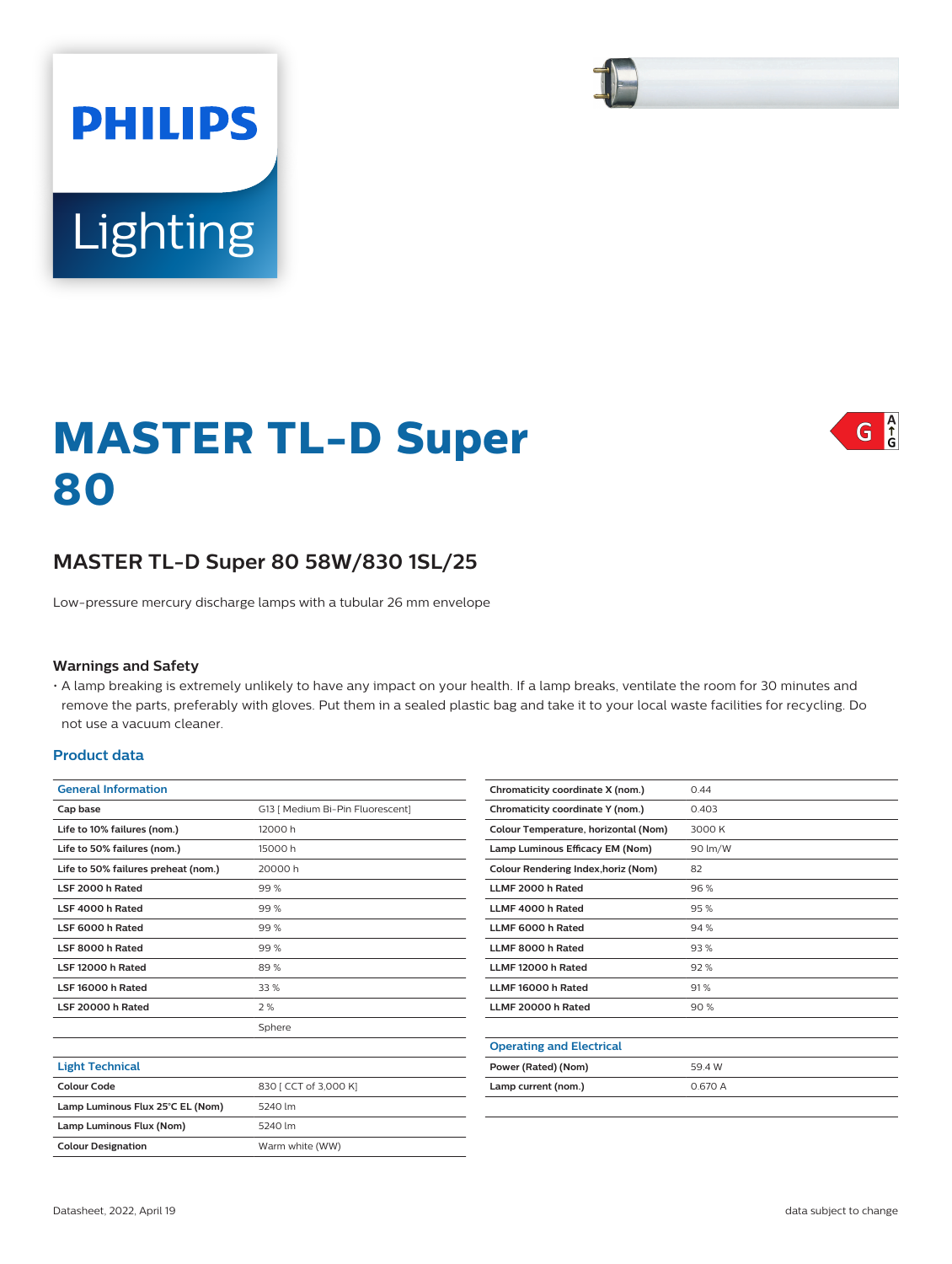# **MASTER TL-D Super 80**

| <b>Temperature</b>                 |                   |  |  |  |
|------------------------------------|-------------------|--|--|--|
| Design temperature (nom.)          | $25^{\circ}$ C    |  |  |  |
|                                    |                   |  |  |  |
| <b>Controls and Dimming</b>        |                   |  |  |  |
| <b>Dimmable</b>                    | Yes               |  |  |  |
|                                    |                   |  |  |  |
| <b>Mechanical and Housing</b>      |                   |  |  |  |
| <b>Bulb shape</b>                  | T8 [ 26 mm (T8)]  |  |  |  |
|                                    |                   |  |  |  |
| <b>Approval and Application</b>    |                   |  |  |  |
| <b>Energy Efficiency Class</b>     | G                 |  |  |  |
| Mercury (Hg) content (max.)        | 2 mg              |  |  |  |
| Mercury (Hg) content (nom.)        | 2.0 <sub>mg</sub> |  |  |  |
| Energy consumption kWh/1,000 hours | 60 kWh            |  |  |  |

|                                   | 423394                              |  |  |  |
|-----------------------------------|-------------------------------------|--|--|--|
|                                   |                                     |  |  |  |
| <b>Product Data</b>               |                                     |  |  |  |
| Full product code                 | 871150063213540                     |  |  |  |
| Order product name                | MASTER TL-D Super 80 58W/830 1SL/25 |  |  |  |
| EAN/UPC - product                 | 8711500632135                       |  |  |  |
| Order code                        | 927922083023                        |  |  |  |
| SAP numerator – quantity per pack |                                     |  |  |  |
| Numerator - packs per outer box   | 25                                  |  |  |  |
| <b>SAP material</b>               | 927922083023                        |  |  |  |
| SAP net weight (piece)            | 167.000 g                           |  |  |  |
| <b>ILCOS</b> code                 | FD-58/30/1B-E-G13                   |  |  |  |

## **Dimensional drawing**

| Product           |       | $D(max)$ A (max) | B (max) | B (min)                                 | C (max) |
|-------------------|-------|------------------|---------|-----------------------------------------|---------|
| MASTER TL-D Super | 28 mm |                  |         | 1500.0 mm 1507.1 mm 1504.7 mm 1514.2 mm |         |
| 80 58W/830 1SL/25 |       |                  |         |                                         |         |



## **MASTER TL-D Super 80 58W/830 1SL/25**

## **Photometric data**



**Lightcolour /830**



**Lightcolour /830**